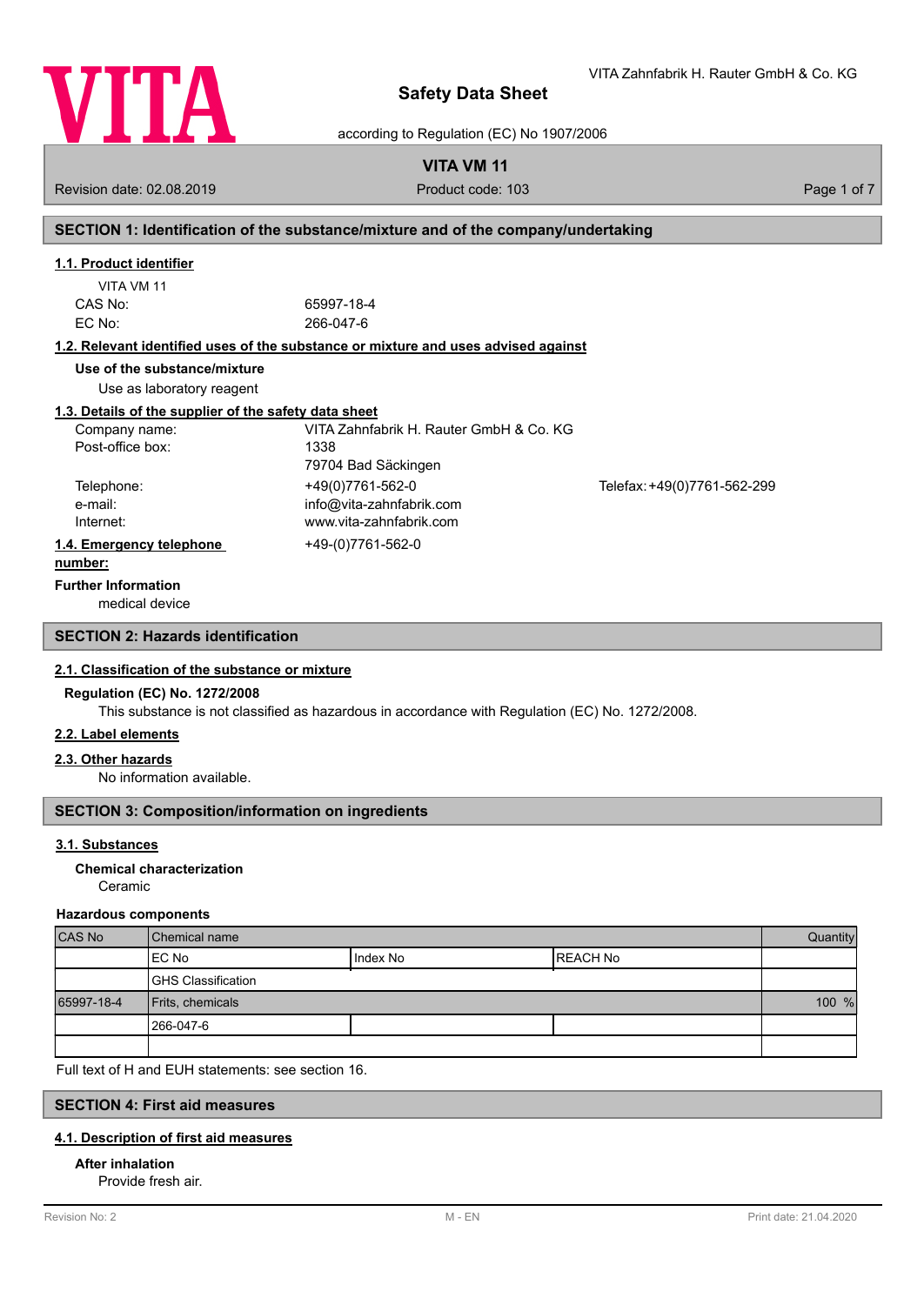

according to Regulation (EC) No 1907/2006

# **VITA VM 11**

Revision date: 02.08.2019 **Product code: 103** Product code: 103 **Page 2 of 7** Page 2 of 7

# **After contact with skin**

Wash with plenty of water. Take off contaminated clothing and wash it before reuse.

## **After contact with eyes**

Rinse immediately carefully and thoroughly with eye-bath or water.

#### **After ingestion**

Rinse mouth immediately and drink plenty of water.

# **4.2. Most important symptoms and effects, both acute and delayed**

No information available.

# **4.3. Indication of any immediate medical attention and special treatment needed**

Treat symptomatically.

# **SECTION 5: Firefighting measures**

## **5.1. Extinguishing media**

### **Suitable extinguishing media**

Co-ordinate fire-fighting measures to the fire surroundings.

#### **5.2. Special hazards arising from the substance or mixture**

Non-flammable.

## **5.3. Advice for firefighters**

In case of fire: Wear self-contained breathing apparatus.

#### **Additional information**

Collect contaminated fire extinguishing water separately. Do not allow entering drains or surface water.

# **SECTION 6: Accidental release measures**

#### **6.1. Personal precautions, protective equipment and emergency procedures**

Avoid dust formation. Do not breathe dust.

# **6.2. Environmental precautions**

Do not allow to enter into surface water or drains.

## **6.3. Methods and material for containment and cleaning up**

Take up mechanically. Treat the recovered material as prescribed in the section on waste disposal.

#### **6.4. Reference to other sections**

Safe handling: see section 7 Personal protection equipment: see section 8 Disposal: see section 13

# **SECTION 7: Handling and storage**

#### **7.1. Precautions for safe handling**

#### **Advice on safe handling**

No special measures are necessary.

#### **Advice on protection against fire and explosion**

No special fire protection measures are necessary.

#### **7.2. Conditions for safe storage, including any incompatibilities**

#### **Requirements for storage rooms and vessels**

Keep container tightly closed.

## **Hints on joint storage**

No special measures are necessary.

## **7.3. Specific end use(s)**

Use as laboratory reagent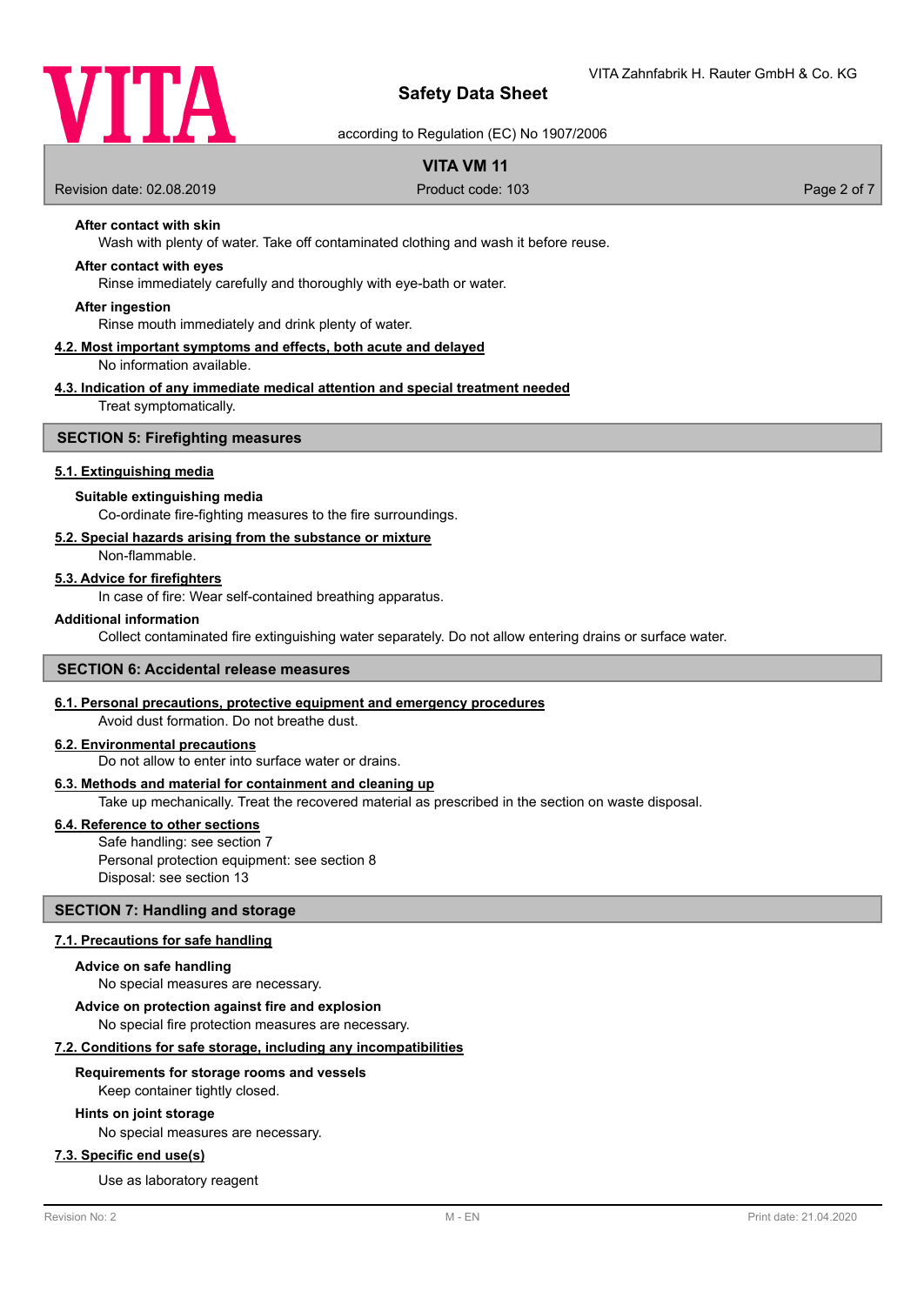

according to Regulation (EC) No 1907/2006

# **VITA VM 11**

Revision date: 02.08.2019 **Product code: 103** Product code: 103 **Page 3 of 7** Page 3 of 7

# **SECTION 8: Exposure controls/personal protection**

## **8.1. Control parameters**

# **8.2. Exposure controls**

#### **Protective and hygiene measures**

Take off contaminated clothing. Wash hands before breaks and after work. When using do not eat, drink, smoke, sniff.

# **Eye/face protection**

Wear eye protection/face protection.

#### **Hand protection**

When handling with chemical substances, protective gloves must be worn with the CE-label including the four control digits. The quality of the protective gloves resistant to chemicals must be chosen as a function of the specific working place concentration and quantity of hazardous substances. For special purposes, it is recommended to check the resistance to chemicals of the protective gloves mentioned above together with the supplier of these gloves. NBR (Nitrile rubber) Recommended glove articles KCL Dermatril P

## **Skin protection**

Use of protective clothing.

# **Respiratory protection**

Provide adequate ventilation as well as local exhaustion at critical locations. Technical ventilation of workplace

# **SECTION 9: Physical and chemical properties**

#### **9.1. Information on basic physical and chemical properties**

| Physical state:<br>Colour:                                    | solid          |                                  |
|---------------------------------------------------------------|----------------|----------------------------------|
| Odour:                                                        | characteristic |                                  |
| pH-Value:                                                     |                | not determined                   |
| Changes in the physical state                                 |                |                                  |
| Melting point:                                                |                | not determined                   |
| Initial boiling point and boiling range:                      |                | not determined                   |
| Flash point:                                                  |                | not applicable                   |
| <b>Flammability</b>                                           |                |                                  |
| Solid:                                                        |                | not determined                   |
| Gas:                                                          |                | not applicable                   |
| <b>Explosive properties</b><br>The product is not: Explosive. |                |                                  |
| Lower explosion limits:                                       |                | not determined                   |
| Upper explosion limits:                                       |                | not determined                   |
| <b>Auto-ignition temperature</b>                              |                |                                  |
| Solid:<br>Gas:                                                |                | not determined<br>not applicable |
| Decomposition temperature:                                    |                | not determined                   |
| <b>Oxidizing properties</b><br>Not oxidising.                 |                |                                  |
| Vapour pressure:<br>(at 50 $^{\circ}$ C)                      |                | <=1100 hPa                       |
| Density:                                                      |                | $2,50000$ g/cm <sup>3</sup>      |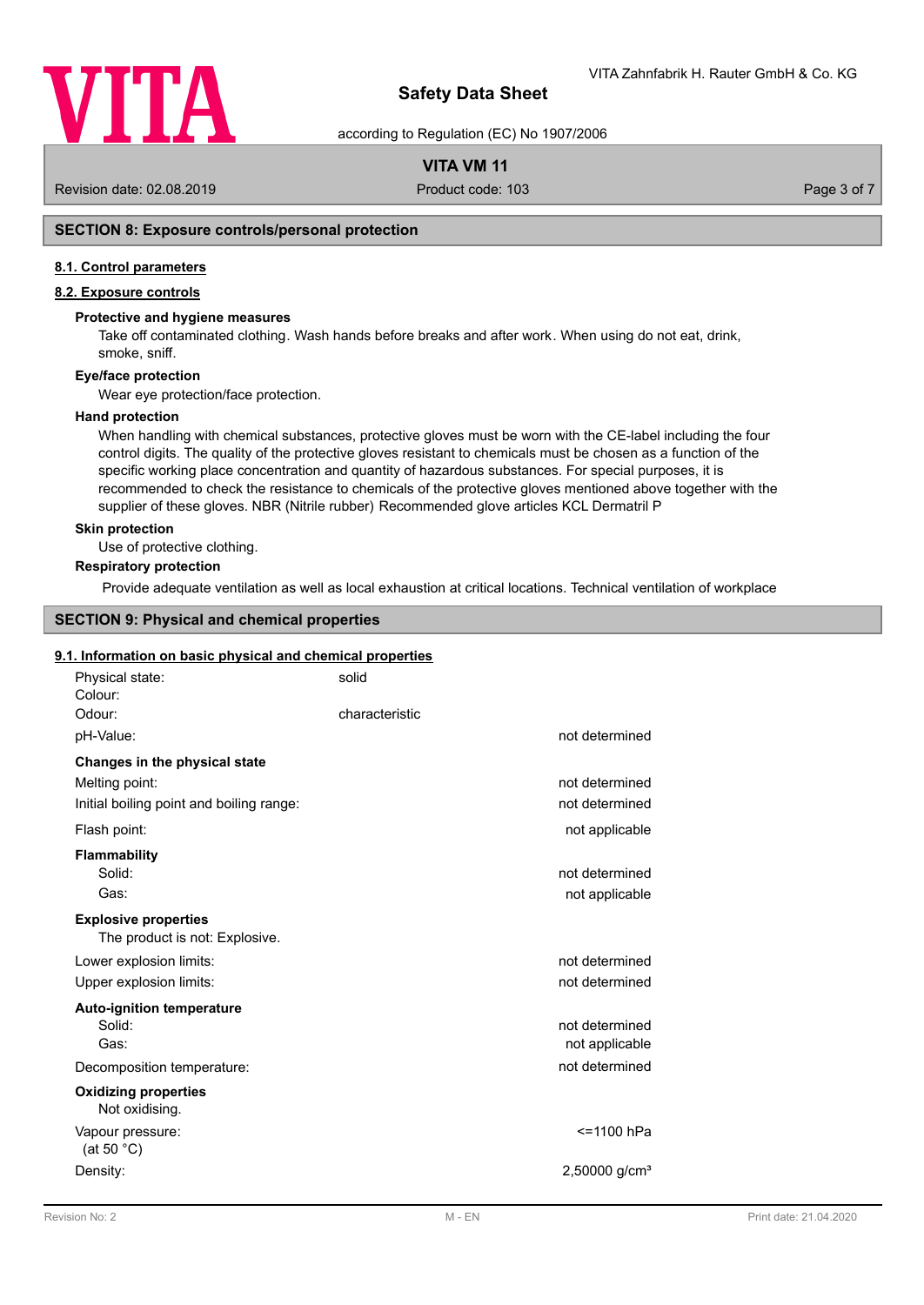

# according to Regulation (EC) No 1907/2006

| <b>VITA VM 11</b>                              |                   |             |
|------------------------------------------------|-------------------|-------------|
| Revision date: 02.08.2019                      | Product code: 103 | Page 4 of 7 |
| Water solubility:                              | <b>No</b>         |             |
| Solubility in other solvents<br>not determined |                   |             |
| Partition coefficient:                         | not determined    |             |
| Vapour density:                                | not determined    |             |
| Evaporation rate:                              | not determined    |             |
| 9.2. Other information                         |                   |             |
| Solid content:                                 | 0,0%              |             |

# **SECTION 10: Stability and reactivity**

#### **10.1. Reactivity**

No hazardous reaction when handled and stored according to provisions.

#### **10.2. Chemical stability**

The product is stable under storage at normal ambient temperatures.

#### **10.3. Possibility of hazardous reactions**

No known hazardous reactions.

#### **10.4. Conditions to avoid**

none

# **10.5. Incompatible materials**

No information available.

## **10.6. Hazardous decomposition products**

No known hazardous decomposition products.

# **SECTION 11: Toxicological information**

#### **11.1. Information on toxicological effects**

#### **Acute toxicity**

Based on available data, the classification criteria are not met.

#### **Irritation and corrosivity**

Based on available data, the classification criteria are not met.

#### **Sensitising effects**

Based on available data, the classification criteria are not met.

#### **Carcinogenic/mutagenic/toxic effects for reproduction**

Based on available data, the classification criteria are not met.

### **STOT-single exposure**

Based on available data, the classification criteria are not met.

#### **STOT-repeated exposure**

Based on available data, the classification criteria are not met.

#### **Aspiration hazard**

Based on available data, the classification criteria are not met.

#### **Additional information on tests**

The substance is classified as not hazardous according to regulation (EC) No 1272/2008 [CLP].

# **SECTION 12: Ecological information**

# **12.1. Toxicity**

# The product is not: Ecotoxic.

# **12.2. Persistence and degradability**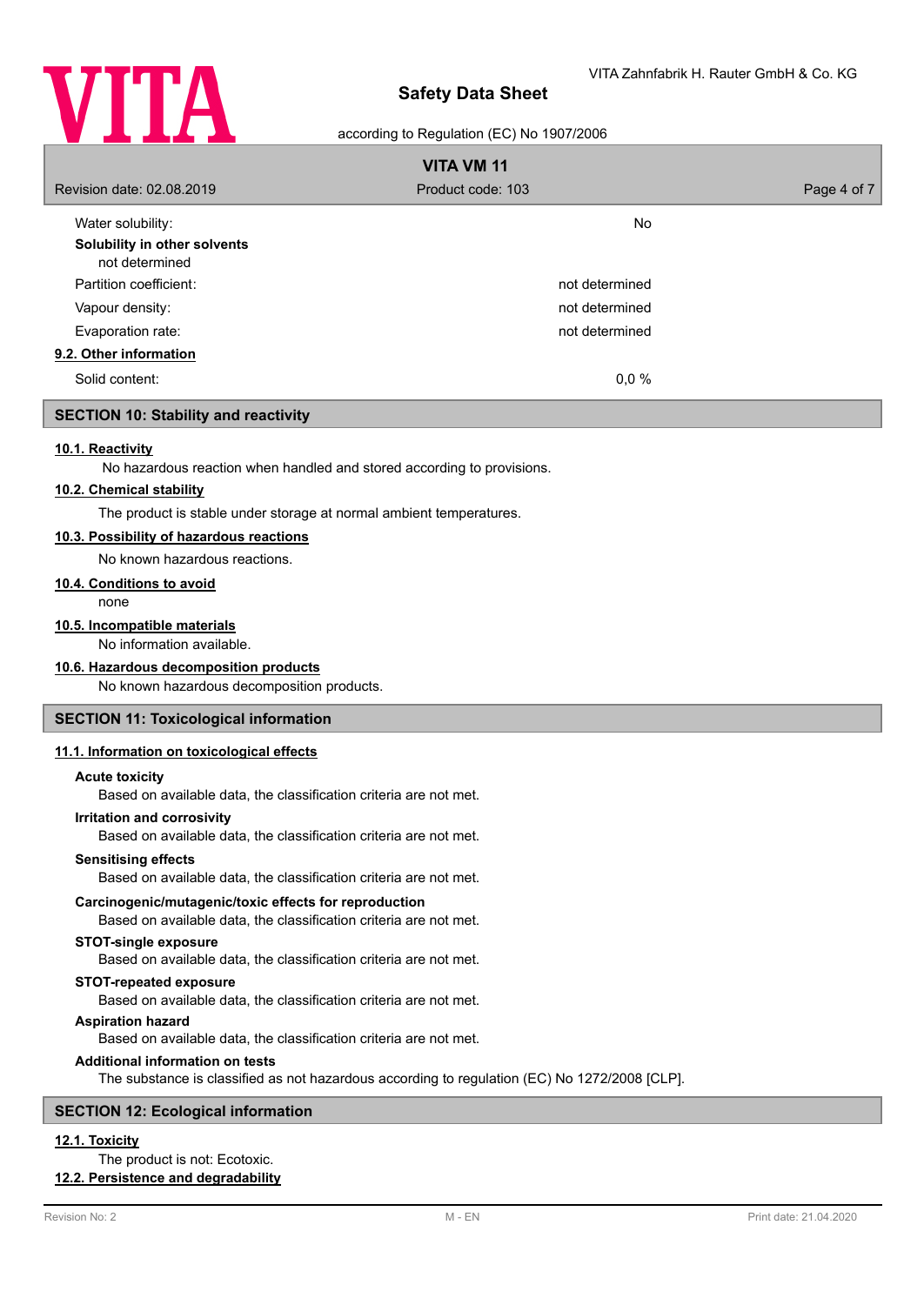# VITA

# **Safety Data Sheet**

# according to Regulation (EC) No 1907/2006

# **VITA VM 11**

Revision date: 02.08.2019 **Product code: 103** Product code: 103 **Page 5 of 7** Page 5 of 7

The product has not been tested.

#### **12.3. Bioaccumulative potential**

The product has not been tested.

#### **12.4. Mobility in soil**

The product has not been tested.

#### **12.5. Results of PBT and vPvB assessment** The product has not been tested.

## **12.6. Other adverse effects**

No information available.

#### **Further information**

Avoid release to the environment.

**SECTION 13: Disposal considerations**

# **13.1. Waste treatment methods**

#### **Disposal recommendations**

Do not allow to enter into surface water or drains. Dispose of waste according to applicable legislation. Waste codes/waste designations according to EWC/AVV

#### **Contaminated packaging**

Wash with plenty of water. Completely emptied packages can be recycled. Waste codes/waste designations according to EWC/AVV

# **SECTION 14: Transport information**

#### **Land transport (ADR/RID)**

# **14.1. UN number:** No dangerous good in sense of this transport regulation.

**14.2. UN proper shipping name:** No dangerous good in sense of this transport regulation. **14.3. Transport hazard class(es):** No dangerous good in sense of this transport regulation. **14.4. Packing group:** No dangerous good in sense of this transport regulation.

**Inland waterways transport (ADN)**

**14.1. UN number:** No dangerous good in sense of this transport regulation.

**14.2. UN proper shipping name:** No dangerous good in sense of this transport regulation.

**14.3. Transport hazard class(es):** No dangerous good in sense of this transport regulation.

**14.4. Packing group:** No dangerous good in sense of this transport regulation.

**Marine transport (IMDG)**

**14.1. UN number:** No dangerous good in sense of this transport regulation.

**14.2. UN proper shipping name:** No dangerous good in sense of this transport regulation.

**14.3. Transport hazard class(es):** No dangerous good in sense of this transport regulation.

**14.4. Packing group:** No dangerous good in sense of this transport regulation.

**Air transport (ICAO-TI/IATA-DGR)**

**14.1. UN number:** No dangerous good in sense of this transport regulation.

**14.2. UN proper shipping name:** No dangerous good in sense of this transport regulation. **14.3. Transport hazard class(es):** No dangerous good in sense of this transport regulation.

**14.4. Packing group:** No dangerous good in sense of this transport regulation.

**14.5. Environmental hazards**

ENVIRONMENTALLY HAZARDOUS: no

**14.6. Special precautions for user** No information available.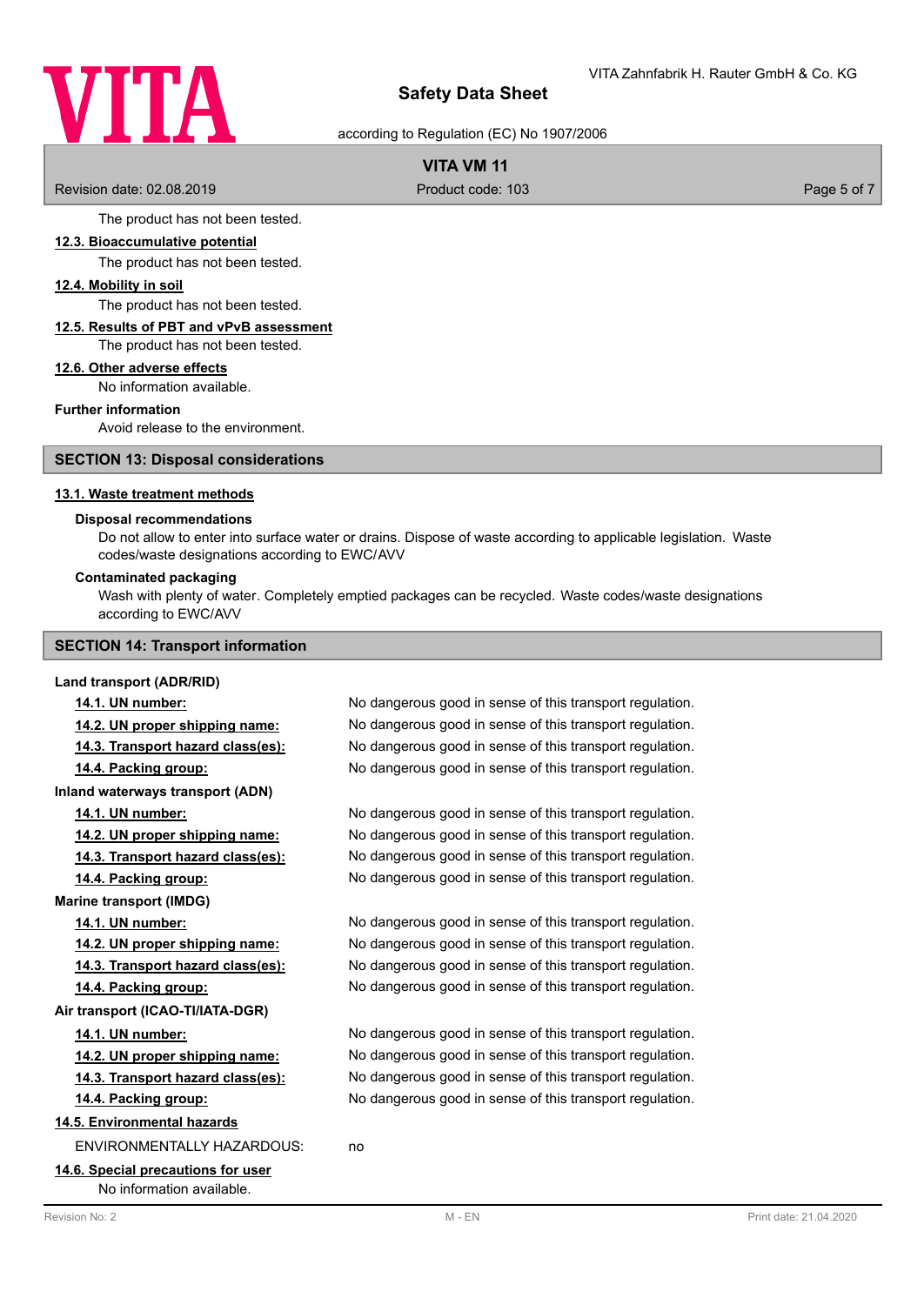

according to Regulation (EC) No 1907/2006

# **VITA VM 11**

Revision date: 02.08.2019 **Product code: 103** Product code: 103 **Page 6 of 7** Page 6 of 7

# **14.7. Transport in bulk according to Annex II of Marpol and the IBC Code**

not applicable

# **SECTION 15: Regulatory information**

# **15.1. Safety, health and environmental regulations/legislation specific for the substance or mixture**

| EU regulatory information                            |                                        |
|------------------------------------------------------|----------------------------------------|
| Information according to 2012/18/EU<br>(SEVESO III): | Not subject to 2012/18/EU (SEVESO III) |

#### **National regulatory information**

Water hazard class (D): 1 - slightly hazardous to water

## **15.2. Chemical safety assessment**

For this substance a chemical safety assessment has not been carried out.

# **SECTION 16: Other information**

#### **Abbreviations and acronyms**

ADR: Accord européen sur le transport des marchandises dangereuses par Route (European Agreement concerning the International Carriage of Dangerous Goods by Road ) IMDG: International Maritime Code for Dangerous Goods IATA: International Air Transport Association GHS: Globally Harmonized System of Classification and Labelling of Chemicals EINECS: European Inventory of Existing Commercial Chemical Substances ELINCS: European List of Notified Chemical Substances CAS: Chemical Abstracts Service LC50: Lethal concentration, 50% LD50: Lethal dose, 50% CLP: Classification, labelling and Packaging REACH: Registration, Evaluation and Authorization of Chemicals GHS: Globally Harmonised System of Classification, Labelling and Packaging of Chemicals UN: United Nations DNEL: Derived No Effect Level DMEL: Derived Minimal Effect Level PNEC: Predicted No Effect Concentration ATE: Acute toxicity estimate LL50: Lethal loading, 50% EL50: Effect loading, 50% EC50: Effective Concentration 50% ErC50: Effective Concentration 50%, growth rate NOEC: No Observed Effect Concentration BCF: Bio-concentration factor PBT: persistent, bioaccumulative, toxic vPvB: very persistent, very bioaccumulative RID: Regulations concerning the international carriage of dangerous goods by rail ADN: European Agreement concerning the International Carriage of Dangerous Goods by Inland Waterways (Accord européen relatif au transport international des marchandises dangereuses par voies de navigation intérieures) EmS: Emergency Schedules MFAG: Medical First Aid Guide ICAO: International Civil Aviation Organization MARPOL: International Convention for the Prevention of Marine Pollution from Ships IBC: Intermediate Bulk Container SVHC: Substance of Very High Concern For abbreviations and acronyms, see table at http://abbrev.esdscom.eu